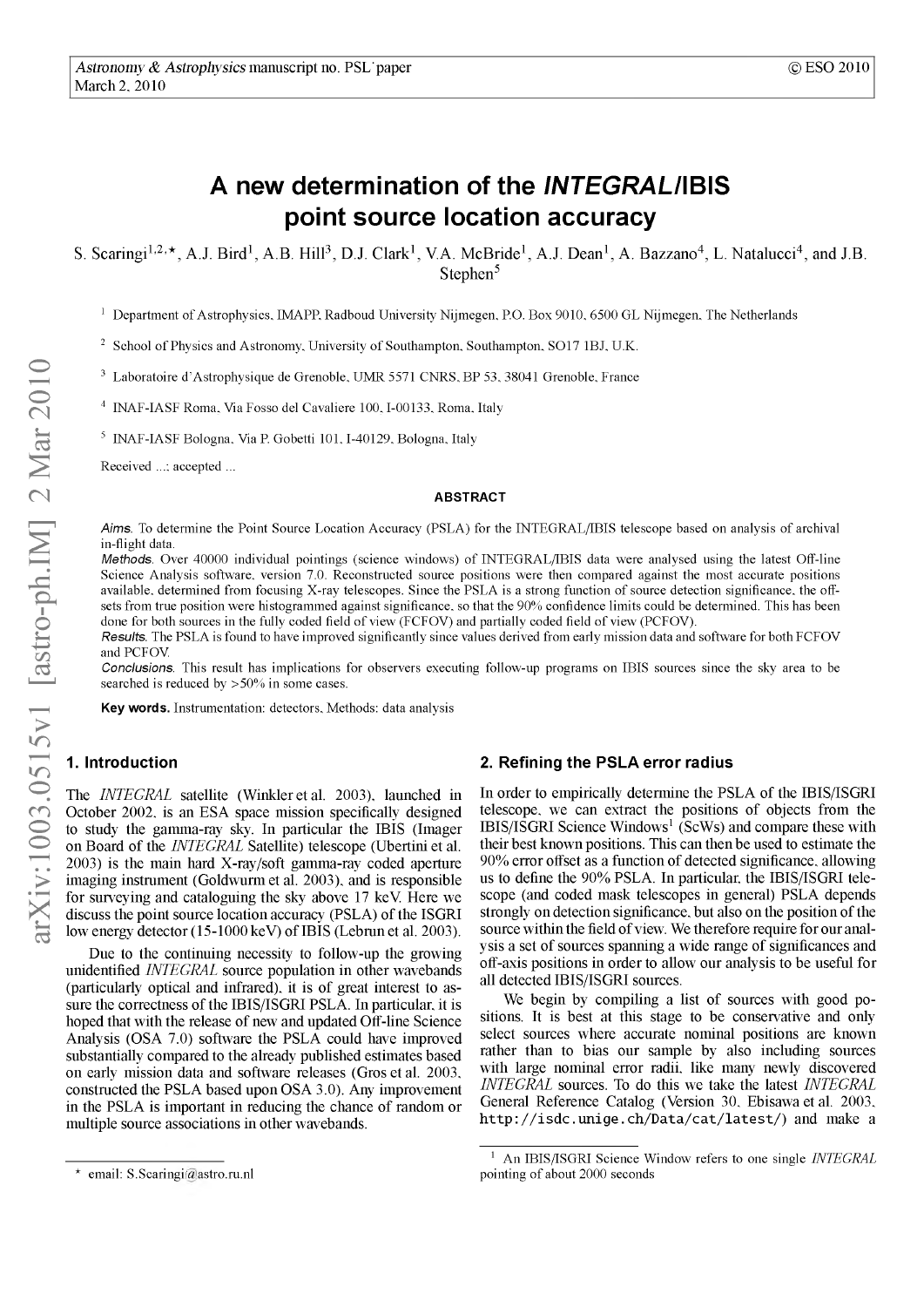selection on the error radius, selecting those sources with an error less than 30"; at this level, the error on the true position should give a negligible contribution to the measured offsets to the IBIS position. Thus the total number of objects used in our sample is 332, spanning a wide range of detection significances and off-axis angles. This number might seem small when compared to the 721 sources detected in Bird et al. (2010), however we note that many objects in that catalog are newly discovered *INTEGRAL* sources for which X-ray follow-up is not yet available, and that therefore have relatively large nominal error radii.



Fig. 1. Measured offset from true position (datapoints) as a function of detection significance for IBIS/ISGRI detected sources in the (upper) fully coded field of view and (lower) partially coded field of view. Also plotted is the estimated 90% PSLA from Gros et al. (2003) (dashed line), our estimated 90% PSLA (solid line) and the telescope theoretical PSLA from Goldwurm et al. (2001) (dashed-dotted line).

After performing an imaging analysis with the OSA 7.0 pipeline, we inspected all available ScW images and extracted the fitted positions which resulted from the image deconvolution; these are the columns RA\_FIN and DEC\_FIN from the isgri\_sky\_res file for all pointings where any of the 332 objects was present. The dataset was divided into fully coded field of view (FCFOV) and partially coded field of view (PCFOV). The IBIS coded aperture mask has a field of view of 30°, the FCFOV is the central  $9^{\circ} \times 9^{\circ}$  region; everything outside of this region constitutes the PCFOV. We then determine the offset as a function of detection significance in both FCFOV and PCFOV for all objects in question, allowing us to estimate the 90% PSL confidence by adaptively binning the measured offsets in significance in order to have the same statistics for all bins (100 measurements per bin). Around 25000 and 75000 individ-

**Table** 1. Estimated PSLA fit parameters for the FCFOV and the **PCFOV.** 

|     | <b>FCFOV</b> | <b>PCFOV</b> |
|-----|--------------|--------------|
| 65% | $a = 17.65$  | $a = 18.78$  |
|     | $b = 0.14$   | $b = 0.17$   |
|     | $c = -1.19$  | $c = -1.16$  |
| 90% | $a = 31.1$   | $a = 31.1$   |
|     | $b = 0.23$   | $b = 0.25$   |
|     | $c = -1.25$  | $c = -1.18$  |
| 95% | $a = 36.7$   | $a = 34.8$   |
|     | $b = 0.25$   | $b = 0.26$   |
|     | $c = -1.24$  | $c = -1.14$  |
| 99% | $a = 36.4$   | $a = 34.6$   |
|     | $b = 0.14$   | $b = 0.19$   |
|     | $c = -1.04$  | $c = -0.97$  |
|     |              |              |

ual offset measurements are used in the FCFOV and PCFOV analyses respectively. The results are shown in Figure 1 with the solid line representing the 90% confidence limit, whilst the dashed line shows the result from Gros et al. (2003) and the dashed-dotted line shows the theoretical PSLA as defined by Goldwurm et al. (2001). Note that the theoretical PSLA of Goldwurm et al. (2001) applies only for on-axis sources, whilst the estimated 90% PSLA from Gros et al. (2003) is derived for sources within 14 degrees of the telescope axis.



Fig. 2. Fits to the OSA 7.0 90% PSLA in FCFOV and PCFOV. In each case, the solid line represents the best fit. Also plotted is the 90% PSLA estimate of Gros et al. (2003).

In order to fit the estimated 90% PSLA we have used the form  $y = ax^c + b$  (the same as used by Gros et al. 2003), and applied the same weights for all bins as they contain the same number of observations. Similarly for completeness we also estimated the 65%, 95% and 99% PSLA. The fit parameters for all estimated PSLA are shown in Table 1, whilst we display only the 90% PSLA in Figure 2.

### **3. Comparison to previous results**

These empirical fits can now be used in order to estimate the improvement in radius and area between the previously published fit of Gros et al. (2003) and our own estimates. To this end. Figure 2 shows once again our fits for the 90% PSLA for the FCFOV and PCFOV and the Gros et al. (2003) result. To demonstrate the decrease in error radius between the Gros et al. (2003) result and our new updated PSLA we simply subtract the two fits in order to display the error radius improvement. This is shown in Figure 3, where it can be seen that the biggest reduction in radius occurs at approximately  $10\sigma - 15\sigma$ . The potential